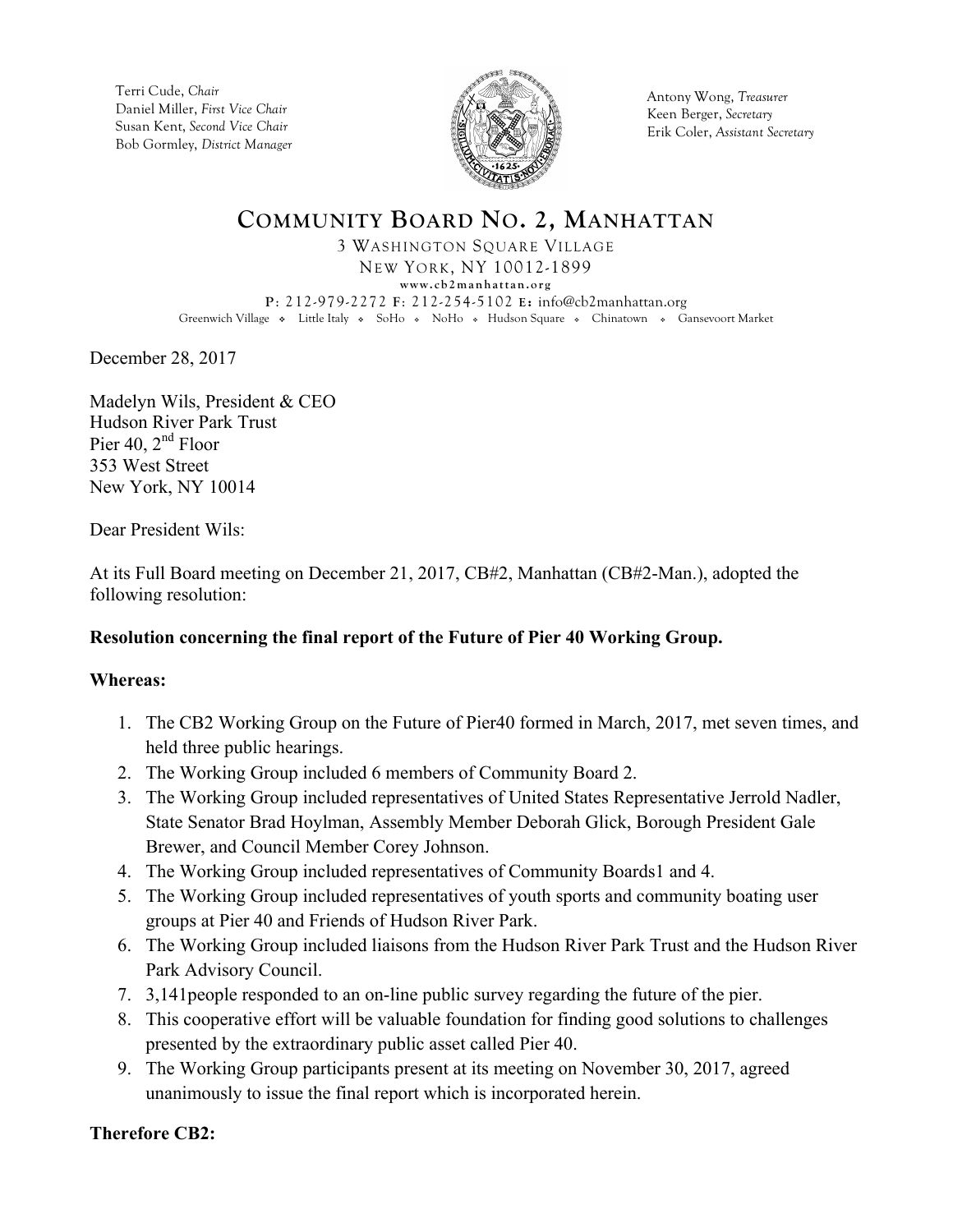- 1. Appreciates the contributions of all the Working Group participants and of the many people who participated at public hearings and completed the on-line survey;
- 2. Appreciates the excellent work by Hudson River Park Trust staff in providing access to information and looks forward to continuing the open cooperation between the community and the Trust that will be needed to achieve challenging objectives;
- 3. Approves the report of the Working Group and incorporates it herein.

Vote: Passed, with 32 Board Members in favor. with 2 Board Members in opposition.

Please advise us of any decision or action taken in response to this resolution.

Sincerely,

Teni Cude

Terri Cude, Chair Tobi Bergman, Chair Community Board #2, Manhattan Future of Pier 40 Working Group

Community Board #2, Manhattan

# TC/EM

c: Hon. Jerrold L. Nadler, Congressman Hon. Deborah Glick, Assembly Member Hon. Brad Hoylman, NY State Senator Hon. Gale A. Brewer, Manhattan Borough President Hon. Corey Johnson, Council Member Bob Gormley, CB 2 District Manager Jesse Bodine, CB 4 District Manager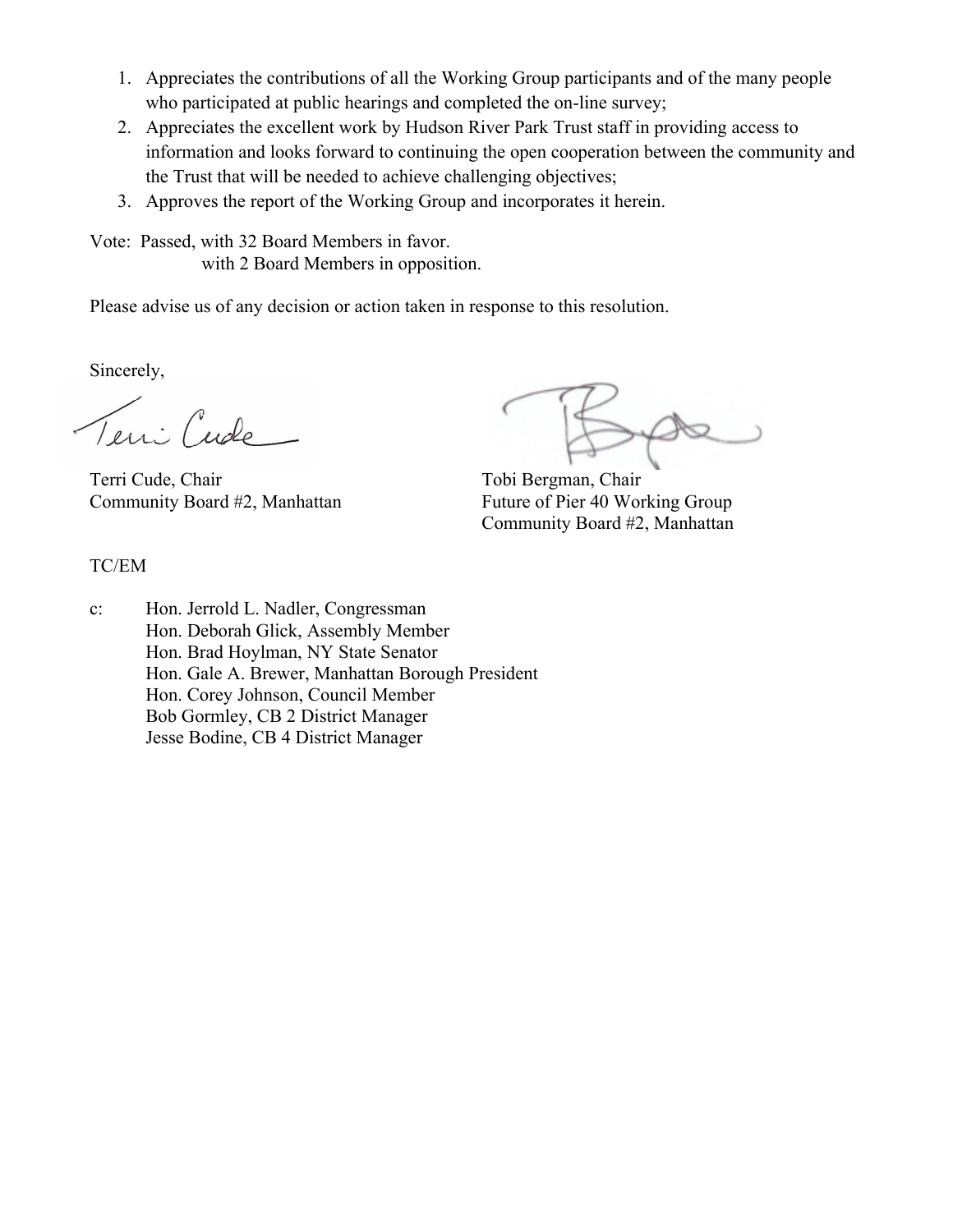# Community Board 2, Manhattan, Working Group on the Future of Pier 40 **REPORT** November 30, 2017

### **INTRODUCTION**

**The Community Board 2 Future of Pier 40 Working Group** was formed to help establish parameters for potential redevelopment proposals that provide a stable source of income for Hudson River Park while protecting the Park from harmful impacts and increasing space for recreation, thereby achieving public support.

This report of the Working Group is based on information presented to the group at public hearings, and in responses from 3,140 people completing an on-line survey, as well as over 20 years of shared experience regarding the opportunities and the difficulties of the site. The Hudson River Park Trust provided background documentation and detailed responses to questions from the group.

Participation on the Working Group was as follows:

Community!Board!2 Members Tobi Bergman, Working Group Chair Katy!Bordonaro Anita Brandt Rich!Caccappolo Robert Ely Dan Miller

### Advising!Members

Andrew Zelter, Community Board 1 Brad Pascarella, Community Board 4 U.S. Representative Jerrold Nadler, represented by Robert Atterbury New York Assembly Member Deborah Glick, represented by Sarah Sanchala New York State Senator Brad Hoylman, represented by Elena Sorisi Manhattan Borough President Gale Brewer, represented by Andrew Chang Council Member Corey Johnson, represented by Patrice Comerford Youth Sports organizations, represented by Jill Hanekamp Community Boating, represented by Sally Curtis Friends of Hudson River Park, represented by Joshua Rahn

Hudson River Park Liaisons

Noreen Doyle, Executive Vice President Hudson River Park Trust Lowell Kern, HRPT Advisory Council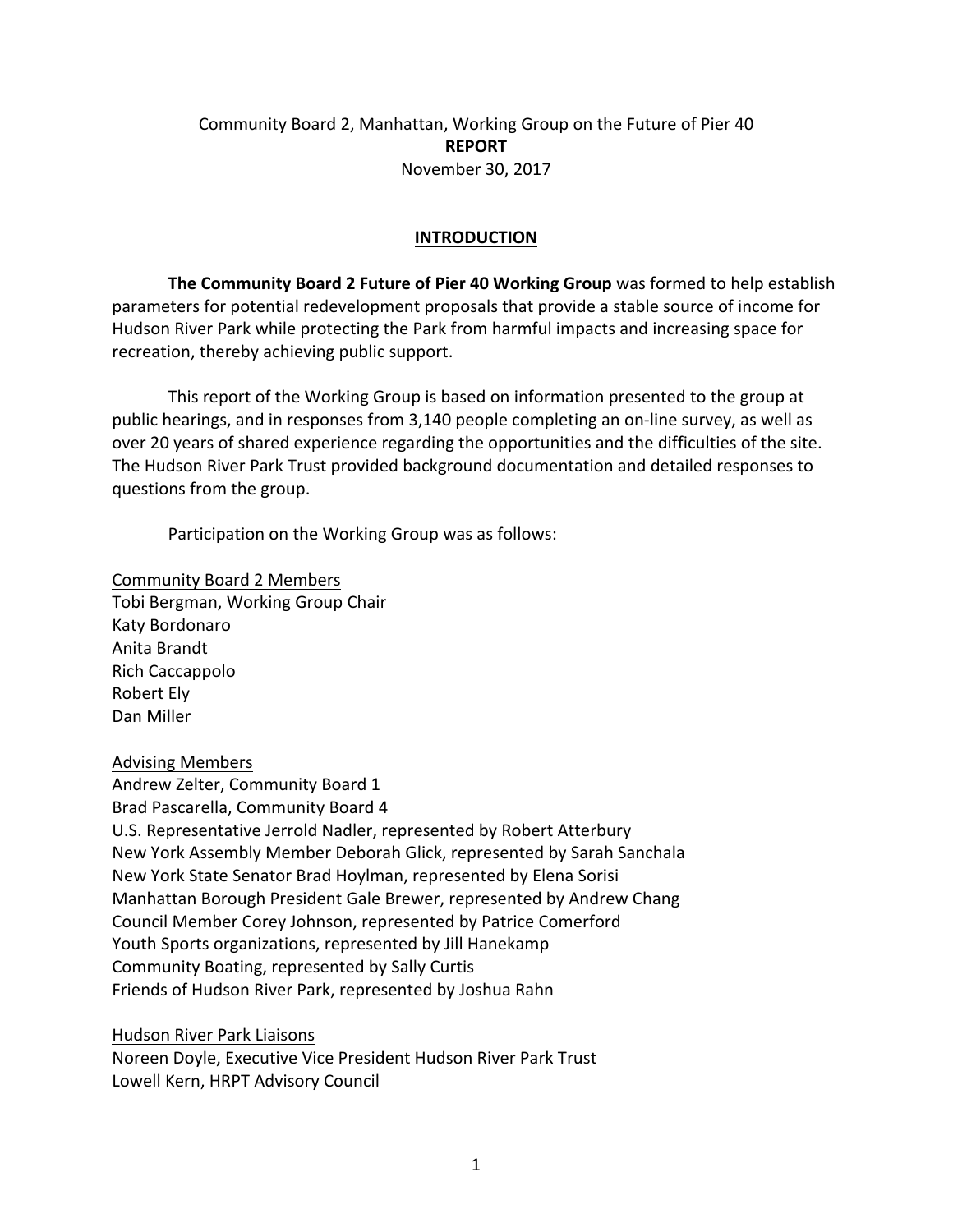#### **BACKGROUND**

#### **Pier&40**

Pier 40 is almost 15.5 acres, or more than one and one-half times the size of Washington Square Park. A two-story concrete building covers the whole site except for a center courtyard of about 4.5 acres, now used as sports fields, and a twenty-foot wide perimeter dock. The gross floor area of the building is approximately 760,000 square feet.

Current uses of the pier include: headquarters of the Hudson River Park Trust; ball fields in the courtyard and on the roof; car parking; two small indoor areas for youth sports; a community boathouse providing public access to the river on large rowboats; passive enjoyment of the docks; docking of dinner cruise and excursion boats; and a trapeze school.

The pier, by far the largest in the Park, offers a unique and irreplaceable opportunity for new public open space, including large footprint ball fields that are difficult to site elsewhere within the narrow park. The "courtyard" field alone is almost 10 times as big as the only other unpaved sports field in Community Board 2, James J. Walker Park.

#### **Prior Development Proposals & Funding Pile Repair**

Two previous efforts to redevelop the pier ended in failure, largely because the community objected to the character and intensity of proposed commercial uses which were primarily big box retail and a vast entertainment complex. There was also strong objection to relegating active recreational open space to the rooftops of the commercial buildings that would have dominated the site.

The high cost of repairing thousands of steel piles that support the pier structure was among factors driving the size and intensity of previously proposed development. The existing building is also in poor condition, increasing the cost of proposals seeking its reuse. But the Trust now has funds available to repair the piles, mostly obtained from the sale of development rights.

While the Trust has a mandate to try to fully fund Park operations from commercial uses within the Park, it would be harmful to the important unity of Park supporters to suggest that neighborhood objections to development proposals put the future of the park at risk. In fact, community opposition rescued the City from Westway, and later the Park and the Trust from big box retail and entertainment malls, and this knowledge should be a cause to welcome and embrace community leadership.

Community Board 2 has a long history of support for the Park, beginning with support for the Hudson River Park Act, despite misgivings of many regarding even limited commercial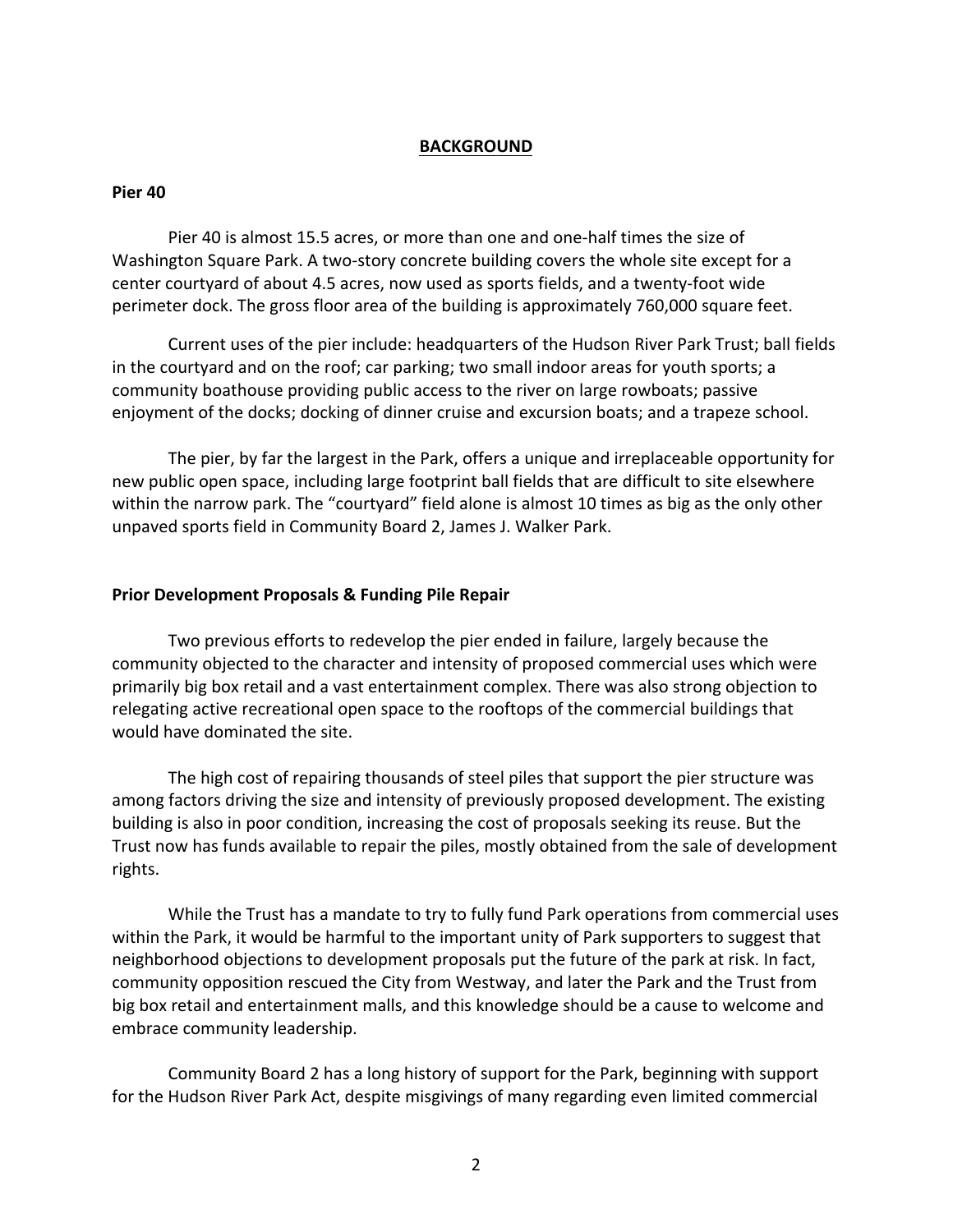uses. During the public process for the massive redevelopment of the St. Johns Terminal site, neighbors spoke out against the scale of the project and the height of the proposed buildings, but Community Board 2 ultimately accepted the project because of the funding derived for Pier 40 from the sale for air rights, with the expectation that the use of the funds to repair the piles would reduce the scale of commercial development on the pier, and also expedite the needed repairs.

#### **Community Survey**

In an effort to determine the key needs of the community, the Working Group conducted an on-line survey. Most of the 3,140 survey respondents are residents of the neighborhoods adjacent to the Park. 78% of the respondents use the Park regularly; 51% use Pier 40 regularly; and 38% use the ball fields at Pier 40 regularly. The responses showed that many users of the Park are very knowledgeable about the importance of the pier, both as a source of revenue and as a recreational resource.

Survey results are included in an appendix to this report, and some key results are noted here. While 42% of survey respondents think more open space is essential or very important even if the result is taller buildings, 35% think it is essential or very important not to increase building height in the Park and 43% oppose allowing commercial office development. These are very mixed results that suggest the continued potential for significant opposition to a large commercial project.

96% of survey respondents think creating more space for sports is at least somewhat important, and 93% think creating new places to relax by the river is at least somewhat important. 73% of survey respondents said it is at least somewhat important that new development at the pier "create new open spaces, even if it means taller buildings", but paradoxically, 62% said it was at least somewhat important to keep buildings to current height, even if it means no new open spaces."

And, while 94% are at least somewhat concerned that failure to generate funds from Pier 40 will result in insufficient funding for the Park, 85% are concerned about privatization of public land; 80% are concerned about loss of neighborhood character; 81% are concerned about tall buildings in the Park; and 79% are concerned about increasing traffic on local streets.

#### **Relevant Sections, Terms, and Intent of the Hudson River Park Act**

The Hudson River Park Act, passed in 1997, says that it is in the public interest to encourage park uses and to allow "limited" commercial uses in the Park. It says that to the extent practicable and consistent with these goals, the cost of maintenance and operation of the Park should be paid for by revenues generated within the Park, which cannot be used for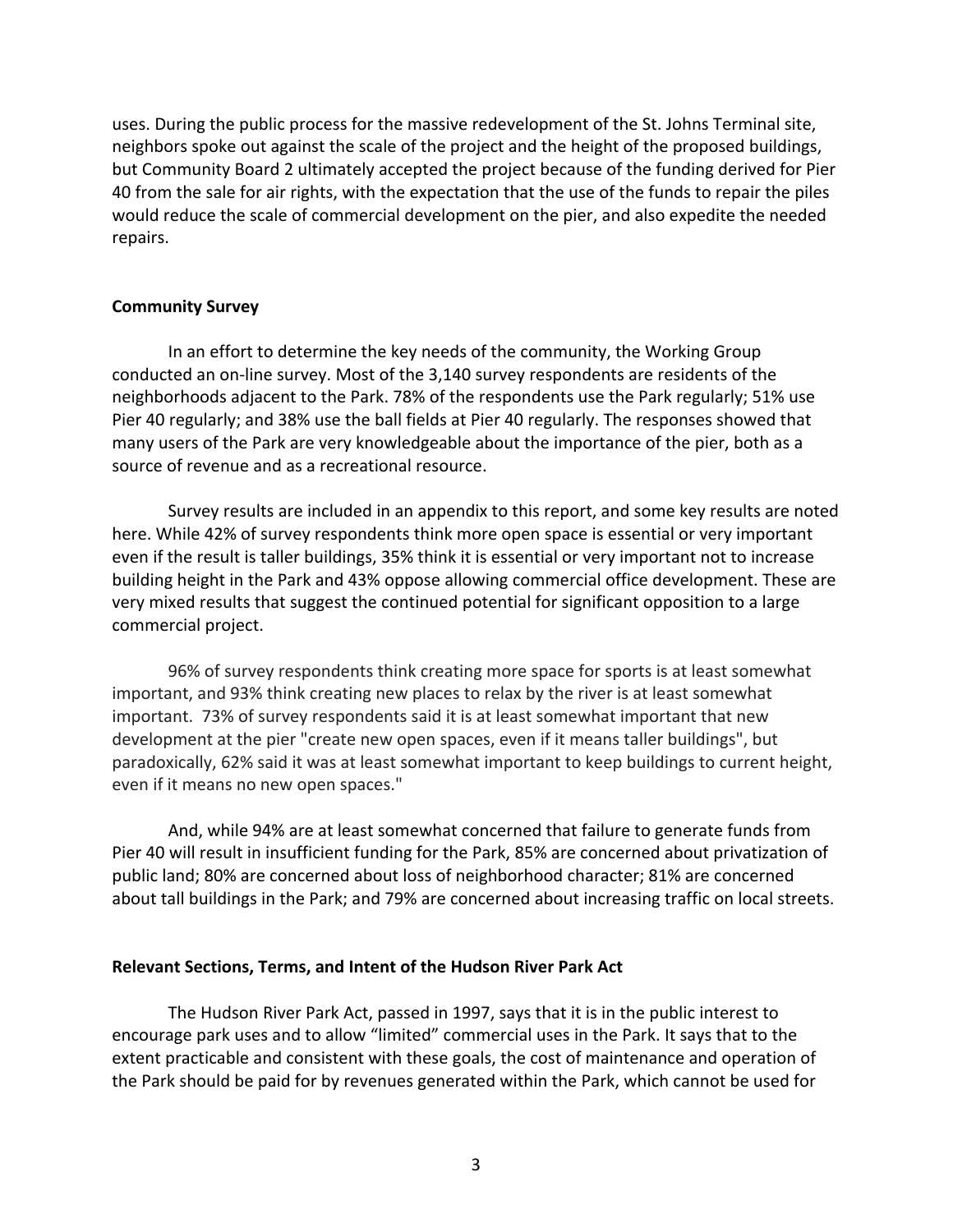any other purpose. It also states that City and State funds may be used "as necessary" for Park operations.

The Act codified key compromises, allowing the reuse of a decaying and largely disused industrial waterfront to create an important new public park while also allowing the State and City to continue to derive income from some of the piers they own, but directing this income exclusively to fund Park operations. In response to concerns of adjacent communities, the Act significantly limited the allowed "park/commercial" uses. Throughout the Park, it specifically prohibits amusement parks, riverboat gambling, residences, and commercial offices, and at Pier 40, it allows only water-dependent uses, entertainment, and commercial recreation.

Pier 40 is the largest site in the Park where commercial uses are permitted. The pier has provided between 25% and 40% of park operations expenses annually, mostly derived from long term car parking. The Act requires that no less than the equivalent of 50% of the footprint of the pier be active and passive public open space, but in prior Requests for Proposals this has been interpreted by the Trust to mean that the entire pier may be leased for commercial use with the result that active recreational open space was largely relegated to rooftops. The Act also specifically stipulates that the entire pier may be used for park uses.

#### **Proposed Changes to the Act**

Because the commercial uses now allowed by the Act, including retail and entertainment, resulted in proposals for undesired uses with unacceptably high impacts on the Park and the adjacent neighborhoods, the Trust now seeks a change to the Act to allow commercial offices. But commercial offices were excluded as non-compatible in the Act because of concern about privatization of uses and construction of tall buildings in the Park. Those concerns remain, and an amendment to the Act allowing commercial offices would need to keep the compromise it embodies by otherwise retaining the priority of protecting the park purposes.

Another section of the Act limits commercial development at Pier 40 by limiting leases to 30-year terms. The Trust now also seeks a change to the Act to allow leases of up to 99 years because it says a 30-year term is insufficient to support the required investment for office development, based on its direct experiences at Pier 57, as well as on prior Pier 40 proposals and interviews with other developers over the years. Again, the limitation on the duration of leases was among the significant restrictions of the "limited" commercial uses allowed by the Act and any change would need to assure the same protections. The longer a lease, the greater the possessory interest of a developer, and the survey showed a continued high level of public concern about privatization. Longer leases may also encourage larger projects because they enable higher levels of financing, thus potentially discouraging smaller proposals. If the Act is amended to allow longer leases, triggers should be included to assure benefits to the Park and adjacent neighborhoods, and any Request for Proposals should specifically encourage proposals with shorter lease terms.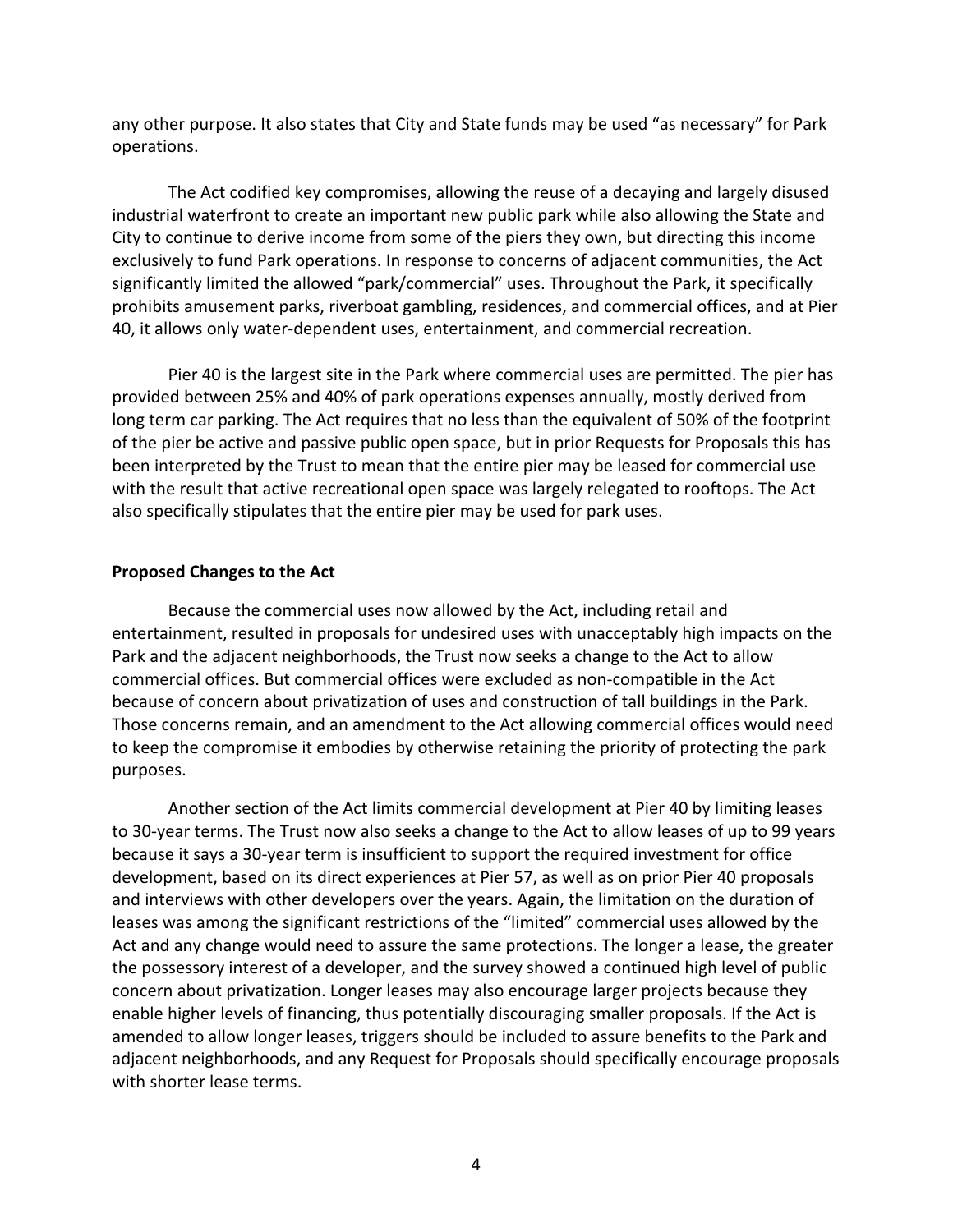#### **Funding the Park**

The Trust seeks to continue to obtain 25% of its operating budget from revenues generated at Pier 40, with the balance generated primarily at other piers designated for park/commercial use beyond the boundaries of Community Board 2. Based on the Trust's projections, this would eventually require increasing net revenue from a Pier 40 project to \$12.5 million. A presentation was made to the Working Group by a Manhattan developer who volunteered to show how a developer would think about the costs of redeveloping the pier. That hypothetical showed that it may take a \$1 billion project to achieve net income of \$12.5 million, suggesting a level of commercial use that may not be feasible given potential community opposition to a project of this scale, especially in the context of concerns expressed by some about the advisability of building grand projects on piers as waters rise.

The Trust seeks to redevelop the pier to secure its future value to the Park both as an important recreational resource and as a significant source of income. There is broad community support for these goals, but only in the context of a project that maximizes the value of the pier to the public and minimizes any harm that may be caused by large scale commercial use in the Park.

The Act clearly accepts the possibility that funding for operations from the City and State may be necessary. The Park, though still not completed, has added great value to the west side of Manhattan. The special character of the Park as a whole and its importance to the adjacent communities is essential to its continuing success. No amount of income from the pier is worth diminishing these values that are the core purpose of the Act. The Act was written at a time when political divisions opened during the fight over Westway were still deeply felt and when the case for building a park on the blighted and disused west side of Manhattan was difficult to make. The value of the Park to the City and the State is now evident as is it visited and enjoyed by large numbers of people, and it has contributed greatly to massive development on the west side of Manhattan. In the context of the great value of the Park to the city and state, the local community is weary of being told that it must accept tall buildings and incompatible development on a pier that is a critical park resource in order to protect the future of the pier and the Park. The community urges the City and State to recognize that the Park is no less important than any other public park, and requires their ongoing support.

#### **FINDINGS**

Finding the right path to redevelop Pier 40 will be difficult, with important goals likely to conflict with one another. There are good reasons why people are uneasy about major development within the Park. A successful proposal for Pier 40 will need to be appropriately scaled and will require developers who understand and respect the needs and concerns of residents in a complex mixed-use area burdened by traffic and under-served by parks. The pitfalls of prior efforts to redevelop the pier can only be avoided if the Trust welcomes and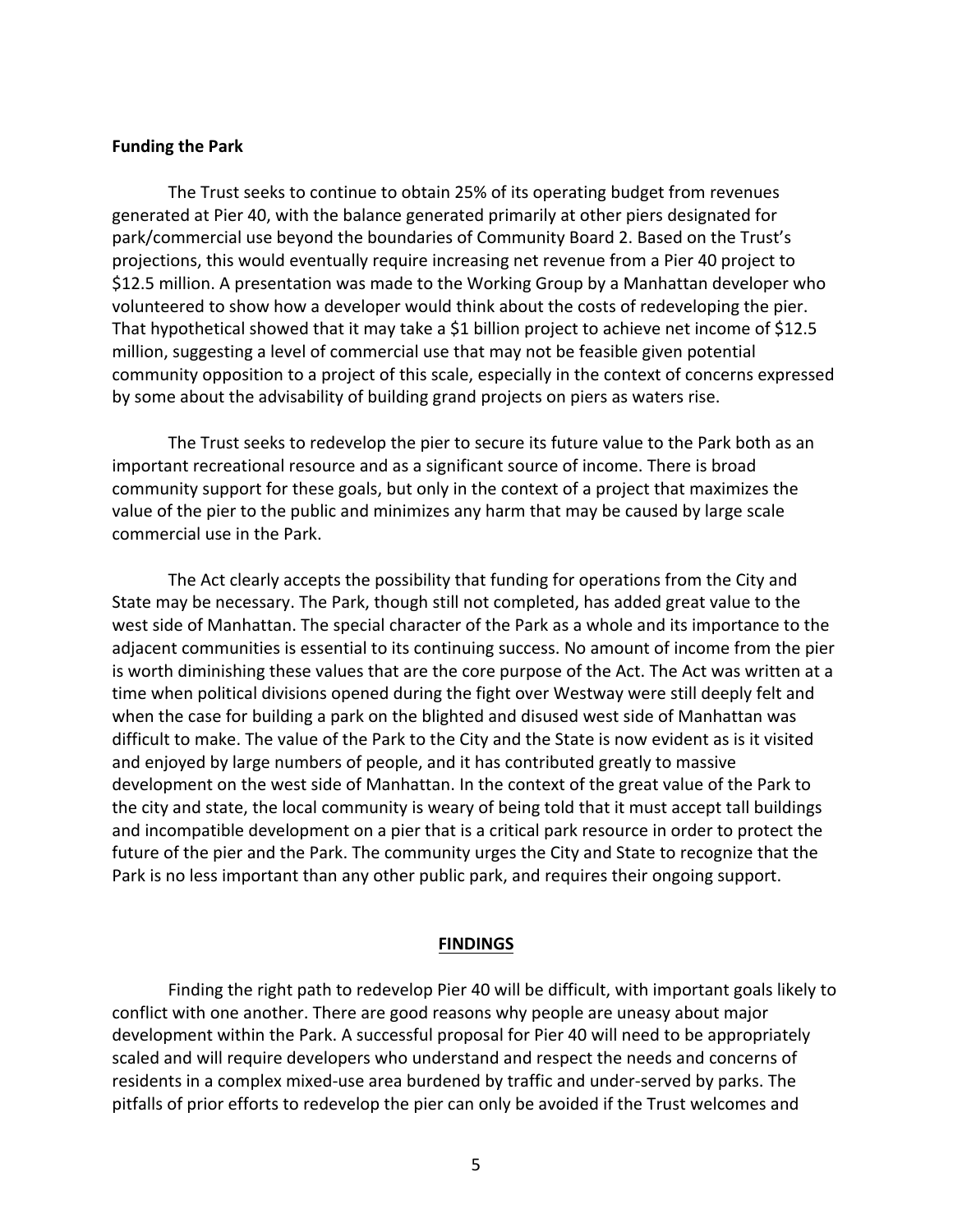unites the community as a whole as an engaged partner. Prior to issuance, a Request for Proposals issued by the Trust will need to benefit from active public participation, with multiple opportunities for public review and comment. The Trust will need to assure affected neighbors and Park users, and advise applicants, that it will not proceed with a project that engenders substantial opposition.

The riddle of Pier 40 and the challenge presented by public comment is how to maximize the pier's potential to meet the needs of the community and the Park without transgressing the strongly expressed desire in the community to keep building heights and commercial intensity strictly compatible with the goals of the Act and uses of the Park. While compromise will be needed from all sides, the promise of the Park as embodied in the Act must come first.

Not necessarily in order of importance, the suggested parameters for redevelopment of Pier 40 are:

### *General*

- 1. Any Request for Proposals should make it clear to applicants that the Trust will be committed to responsiveness to the concerns raised herein and during the ongoing public!process.
- 2. The Act intends that Park operations will be supported by income generated in the Park "to the extent practicable". It also requires that income-generating uses be compatible with park uses. Therefore, to achieve community support, a Request for Proposals must start with recognition that income generation is secondary to protection and enhancement of park uses, as mandated in the Act.
- 3. The survey showed that failure to generate funds from commercial development on Pier 40 is of great concern to many Park users who fear insufficient funding may be detrimental to maintenance and public safety in the park, but potential harm to the Park from commercial development is also of great concern to Park users.

# *Commercial'and'Park'Mix*

4. Areas of commercial use must be strictly defined to protect the uses and character of the Park from privatization. Changes to the Act to allow commercial offices will need to be balanced by changes that maximize public open space and assure public control of the Park. The Act designates piers for specific compatible "park/commercial" uses, thereby protecting the public park character of the whole Park. Any change to the allowed uses must be fully responsive to the concerns that motivated the original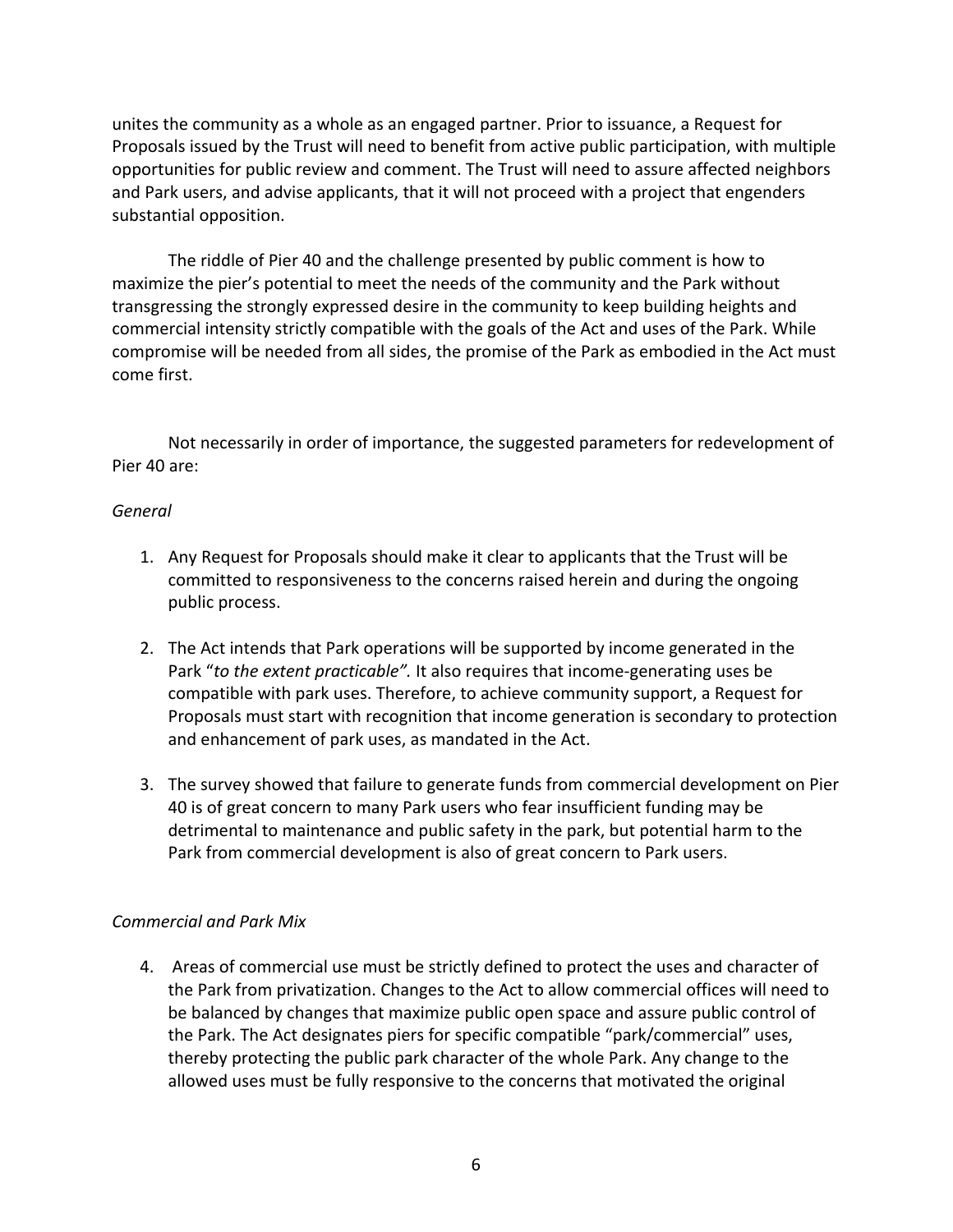language, including by limiting the intensity of use and mandating a mix of uses including uses that support community needs.

- 5. Because of the large size of Pier 40 and its anticipated mix of open space and "park" commercial" uses, changes to the Act to allow "commercial offices" should require that all areas on the pier that are not within the footprint of a building and its access areas must be developed as active and passive public open space not subject to zoning and that unless the existing building is retained, at least 50% of the actual footprint of the pier must be reserved for these uses on the ground level. The "equivalent of 50%" language of the Act should pertain only to reuse of the existing structure.
- 6. While some commercial office use may be compatible with the goals of the Park, full use of the currently available development rights may not be practicable because of incompatibility of the intensity of the use or the scale of buildings needed to achieve such full use. Because the current zoning will need to be changed to allow any commercial redevelopment on the pier, and because any commercial use must comply with the requirements of the Act, there is no existing "as-of-right" floor area. Therefore, the Trust should not expect to be able to develop the full amount of floor area in the park setting that was once available for essential transportation needs when the pier was part of "the working waterfront".
- 7. Commercial offices may be reasonable if their high value reduces the total floor area of a project, but other commercial uses that enhance the park and support important community needs should also be included as part of any redevelopment. There should be a balance of commercial uses including park- and community-enhancing uses which may include small restaurants and performance venues, commercial recreation, uses supporting the arts such as rehearsal space and galleries, and artisanal manufacturing.

# *Active'and'Passive'Recreational'Uses*

- 8. The large size of Pier 40 offers a unique opportunity to increase the amount of space for sports fields to serve the large and growing communities adjacent to the Park. Substantially increasing space for fields is essential for the growing number of families with children in these neighborhoods, many of whom spoke at public hearings held by the Working Group, and to nearby schools that lack sufficient sports facilities. Any redevelopment at Pier 40 should include substantial increase to the number of fields, and if the existing building is not retained, these should be located on the ground level. Also, new indoor recreation space should be included to respond to the growing unmet need for youth sports facilities.
- 9. Because ball fields are too large to be located elsewhere and the boathouse depends on access to the protected cove created by the pier, these uses should be prioritized at Pier 40. The sports groups and schools that use Pier 40 predominantly serve nearby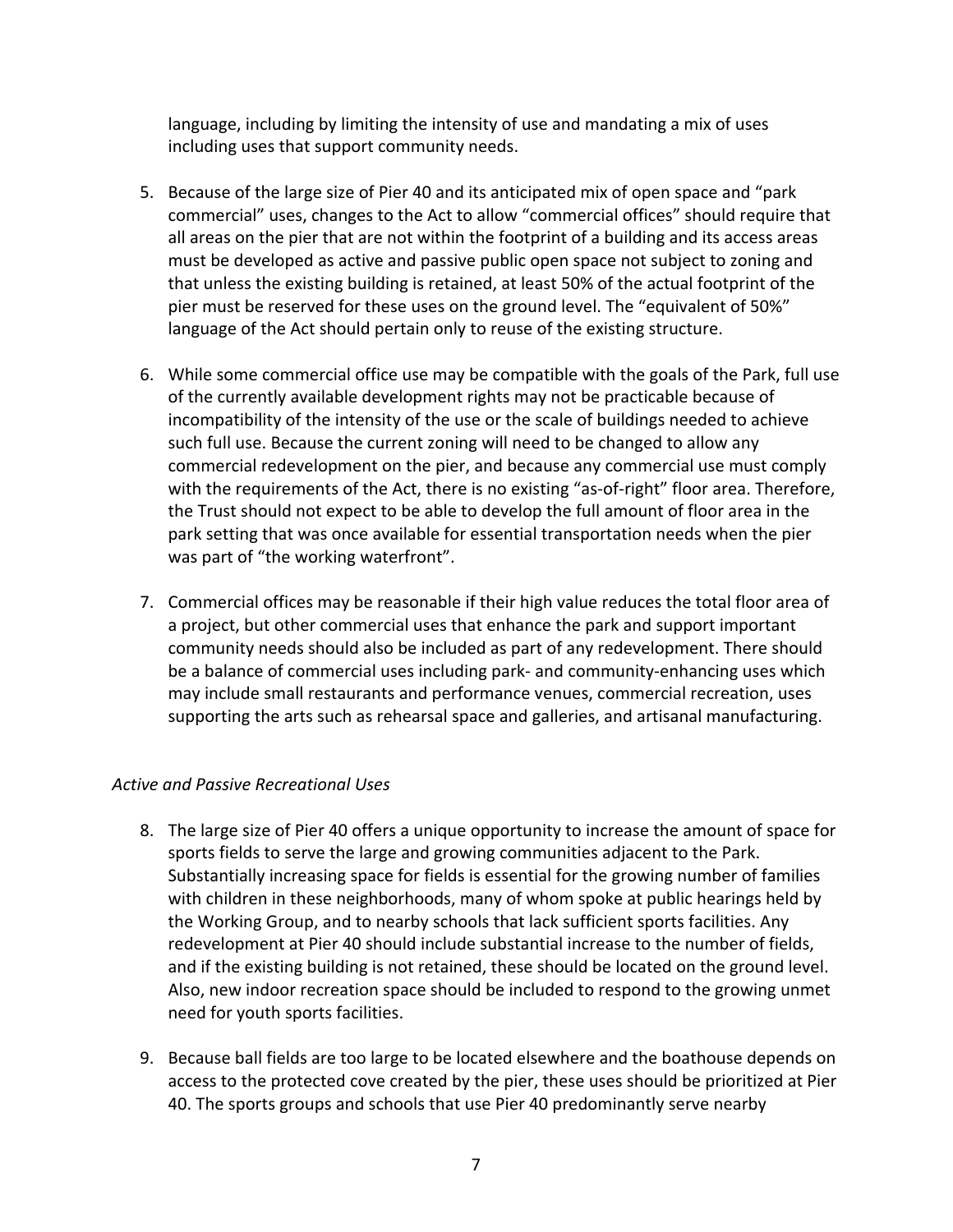neighborhoods, but not exclusively, and given the scarcity of field space in the area combined with massive residential development on the west side of Manhattan, in addition to adding more fields at Pier 40, the Trust should also seek opportunities to develop fields farther north in the Park. Gansevoort Peninsula will be primarily for passive uses, but could still include fields for younger children. Pier 76 may be another opportunity to build fields within the Park, and the Trust should work with all concerned to implement the provision of the Act that requires the City to use best efforts to relocate the Tow Pound currently situated on this massive pier to realize the great potential to benefit the Park and the communities it serves.

- 10. Parks throughout the city successfully integrate ball fields with other park uses, and survey responses showed strong support for a variety of park uses on the pier. A balance of park uses will increase use of the pier and contribute to its public park character. The pier should support a mix of park uses, including passive uses supported by views to and over the river, and highly popular amenities such as playgrounds, dog runs, and more. The south side of the pier has some of the best views in the Park and is ideal for quiet enjoyment which is compatible with uses supporting public access to the river. Dog runs are also difficult to site because of objections by neighbors so this use also needs to be accommodated.
- 11. Rooftops can support recreational use, but substantially locating these uses at ground level is essential to maintain the democratic character of the Park. In addition, rooftops on the waterfront are subject to intense wind and sun conditions. Based on past experience, open space primarily on rooftops can make a proposal more attractive but will not achieve community support for a proposal that is otherwise problematic. Rooftops can also be a good place to construct enclosures for indoor recreation.
- 12. Opportunities for youth sports are essential to the quality of life of the area and a redevelopment project will take years to complete. A requirement of any project must be design and phasing to allow completion without significantly disrupting current park uses, including ball fields and the community boathouse, during construction.
- 13. Any redevelopment should respond to the identified need for more space for indoor sports, which currently occupy a very small part of the existing building. Community members have expressed a wish for other indoor recreation such as an indoor skate park, squash courts, and other uses. These may be provided as public amenities, but also potentially as commercial or combined facilities that generate income. Successful models already exist at the pier at the P3 youth baseball training program and at the Trapeze School, though not all are commercial uses.

### *Parking'and'Safe'Access*

14. Increasing vehicular traffic generated by development on Pier 40 will require thoughtful site design to separate commercial access from recreational uses. Safe access to and use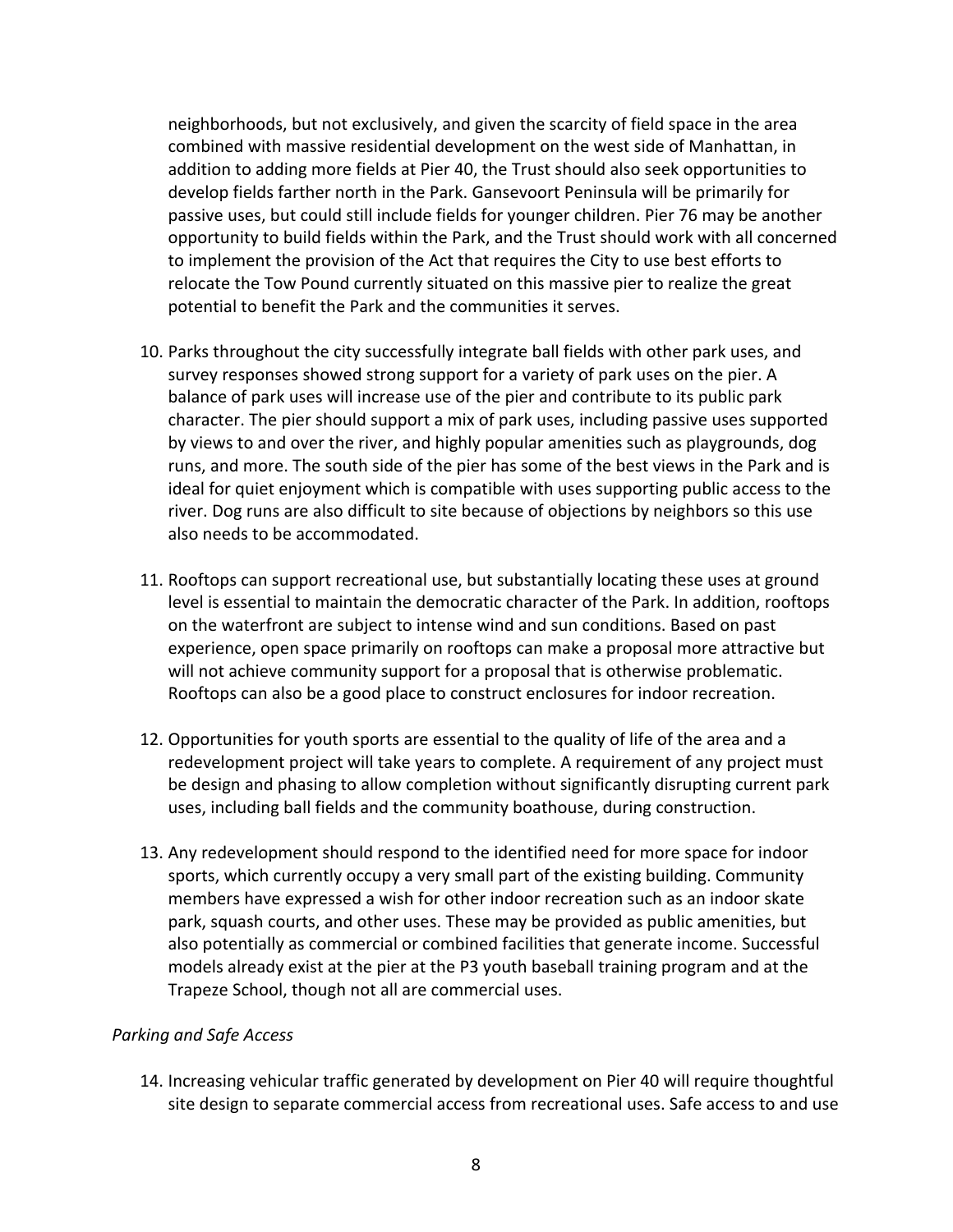of the Park is more important than revenue from commercial use, and any redevelopment must include plans for a new driveway and/or pedestrian entrances and exits to and from West Street to eliminate pedestrian conflicts with turning traffic entering and leaving the pier to the maximum degree possible.

15. Monthly car parking has helped to sustain the pier and the Park for many years and continues to be very important to many residents and a reliable source of income for the Trust. Hourly parking is used by many Pier 40 visitors. Parking has low value per square foot and consumes a lot of space, but it is a relatively passive use, and its elimination may be disruptive to many and may generate opposition to a proposal, and therefore needs to be carefully considered. However, in an era of technological transformation of car transportation, any parking areas should provide for battery charging and car sharing and be designed for possible future conversion to other use. Automated parking should be considered to reduce environmental impacts and make more efficient use of space.

### *Wind,'Shadows,'Water, and'Views*

- 16. Any future building at Pier 40 should be sited to protect the Park and the Hudson River from shadow impacts, and view corridors from cross streets to the river should also be considered when any new buildings are sited.
- 17. For many years, access into and onto the Hudson River was severely restricted by industrial waterfront activities and polluted waters. Because of the Park and improving water quality, growing numbers of Manhattan residents are now exhilarating in the recreational opportunities of not just the waterfront, but the river itself. As people grow more confident in the safety of recreational use of the river, demand for river access is likely to expand more rapidly. Opportunities for free access to the river at Pier 40 should be sustained and expanded and the Trust should offer opportunities to individual Park users as well as community groups.
- 18. Experience on the roof of Pier 40 indicates that intense wind will limit the utility of unprotected fields, especially for sports that are otherwise playable when temperatures are lower, thereby reducing the benefit of increasing their footprint. A building located to the north may provide some protection from prevailing winds, but may also create gusts conditions and will not help with common "Nor'easters" and winds of the bay. For a project to achieve support from the youth sports community, effective mitigation will be essential and preliminary studies to evaluate the feasibility of protecting fields from the wind should be done before a Request for Proposals is issued.

*Mass'and'Design*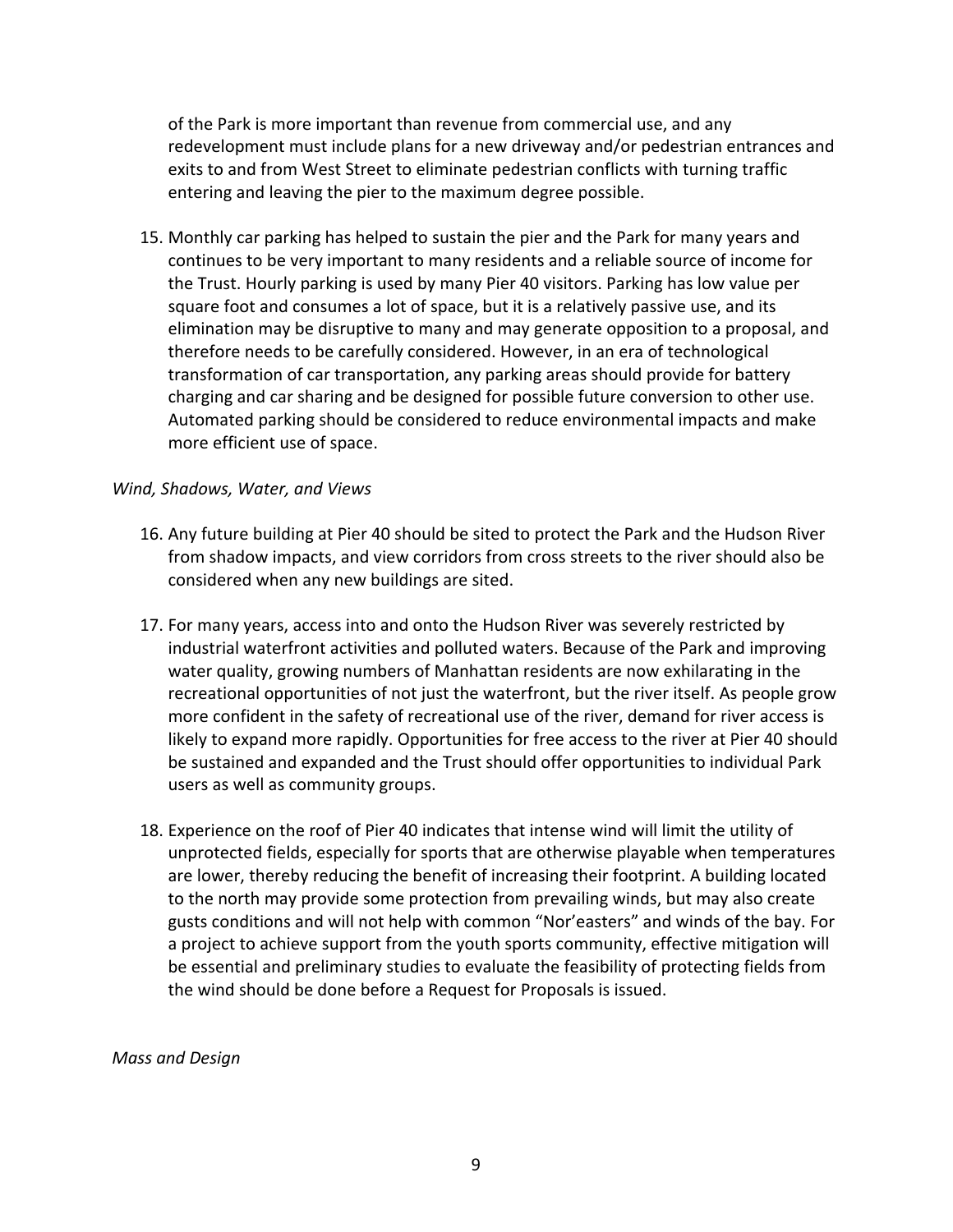- 19. Taller buildings at Pier 40 will change the character of the Hudson River waterfront and may cast too many shadows on the Park and the river. There are currently no buildings taller than Pier 40 on the west side of Route 9A north of Chambers Street, and south of Chambers Street there is substantial park space to the west of the buildings. There is a long and consistent history of objection to extending the Manhattan height context to the river. On the other hand, taller buildings may create opportunities to create more park space and to open views and access from the Park to the river. In any case, the determinant of building height should be based on the overall impact on the Park and adjacent neighborhoods, not solely commercial considerations. The response of neighbors to taller buildings is impossible to know outside the context of a specific proposal, but any increase to building heights will require a proposal with a high degree of sensitivity to the overall needs and concerns of the entire community.
- 20. High quality urban and landscape design will be essential, reinforcing the role of the park as a space of transition from intensely developed urban streets to the serene presence of the powerful river. Design goals may include a project that: celebrates the serendipity of the waterfront park; provides visual connections to surrounding landscapes and the river; respects and emulates the streets, scale, modulation, and cultural energy of the adjacent areas; promotes sustainability and environmental stewardship with attention to climate and resiliency; provides a landmark with lookouts to the river and the city; and offers multiple through-paths with natural meeting places between use-designated spaces.
- 21. The design should also prioritize green architecture and flood resiliency and use wind and sun power. Survey respondents voiced strong support for generating solar or wind power at the pier. Storm water retention and reuse should also be evaluated. One way to build green is to reuse, so the Trust should not discourage proposals that retain parts of the existing structure while removing parts to create openness to the river.

### **RESOURCES**

For a version of this report including all documents considered in its preparation please contact *Community'Board'2,'Manhattan. For'a'limited'time,'these'documents'will'be'available'at'* http://www.nyc.gov/html/mancb2/html/future-of-pier-40-working-group/future-of-pier-40working-group.shtml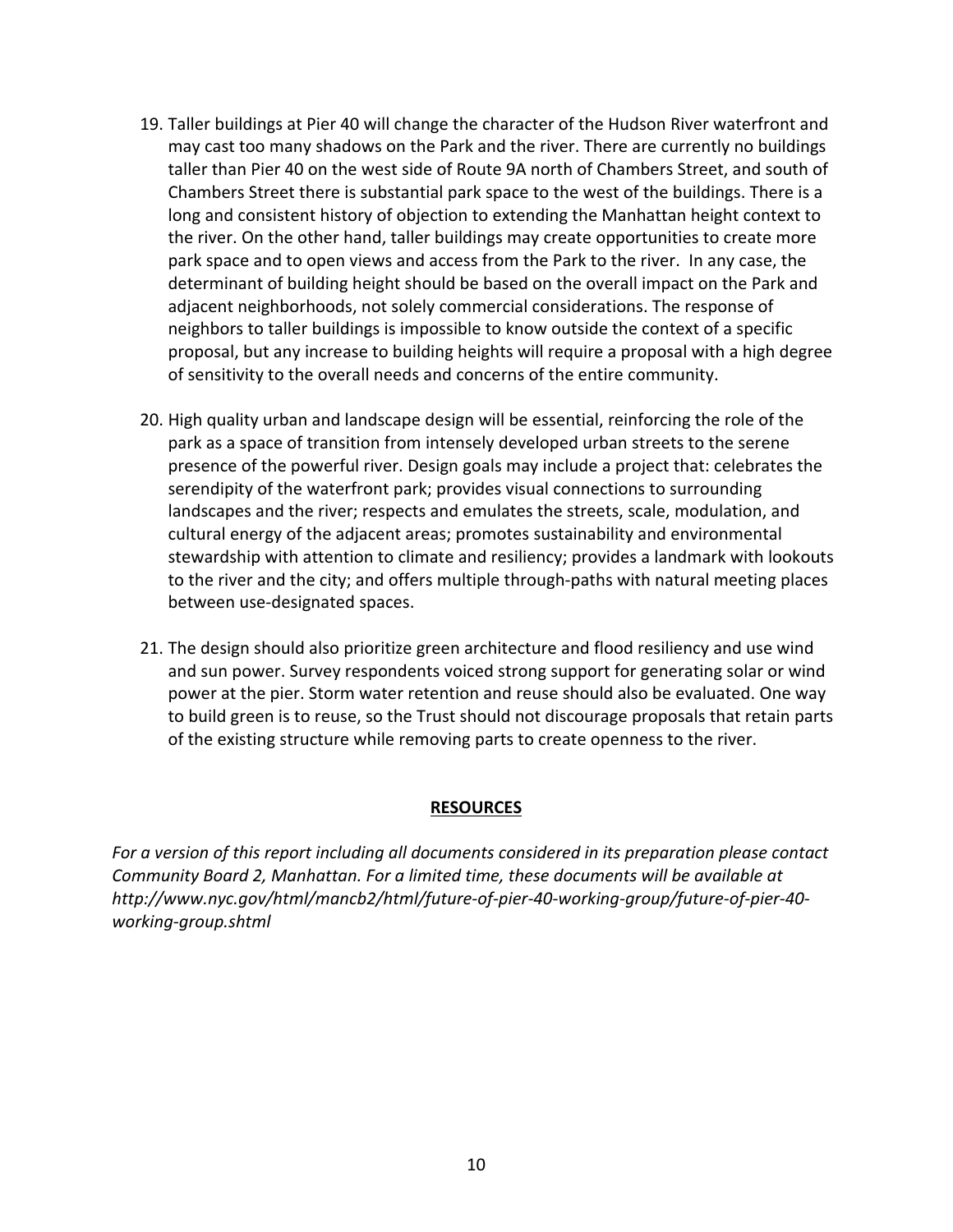#### Future of Pier 40 **8. Frequency of Park Use**

|                                                                                                 | <b>Never</b> | Rarely | Occasionally | Regularly |
|-------------------------------------------------------------------------------------------------|--------------|--------|--------------|-----------|
| How often do people in your household use any portion of Hudson River Park?                     | $1\%$        | 3%     | 18%          | 78%       |
| How often do people in your household use Pier 40 specifically?                                 | 9%           | 14%    | 27%          | 51%       |
| How often do people in your household use Pier 40 ball fields?                                  | 35%          | 11%    | 16%          | 38%       |
| How often do people in your household use non-motorized boats at Pier 40?                       | 67%          | 19%    | 10%          | 4%        |
| How often does anyone in your family use Pier 40 for parking?                                   | 58%          | 17%    | 13%          | 12%       |
| How often does your household participate in educational or entertainment programs in the park? | 21%          | 27%    | 34%          | 18%       |

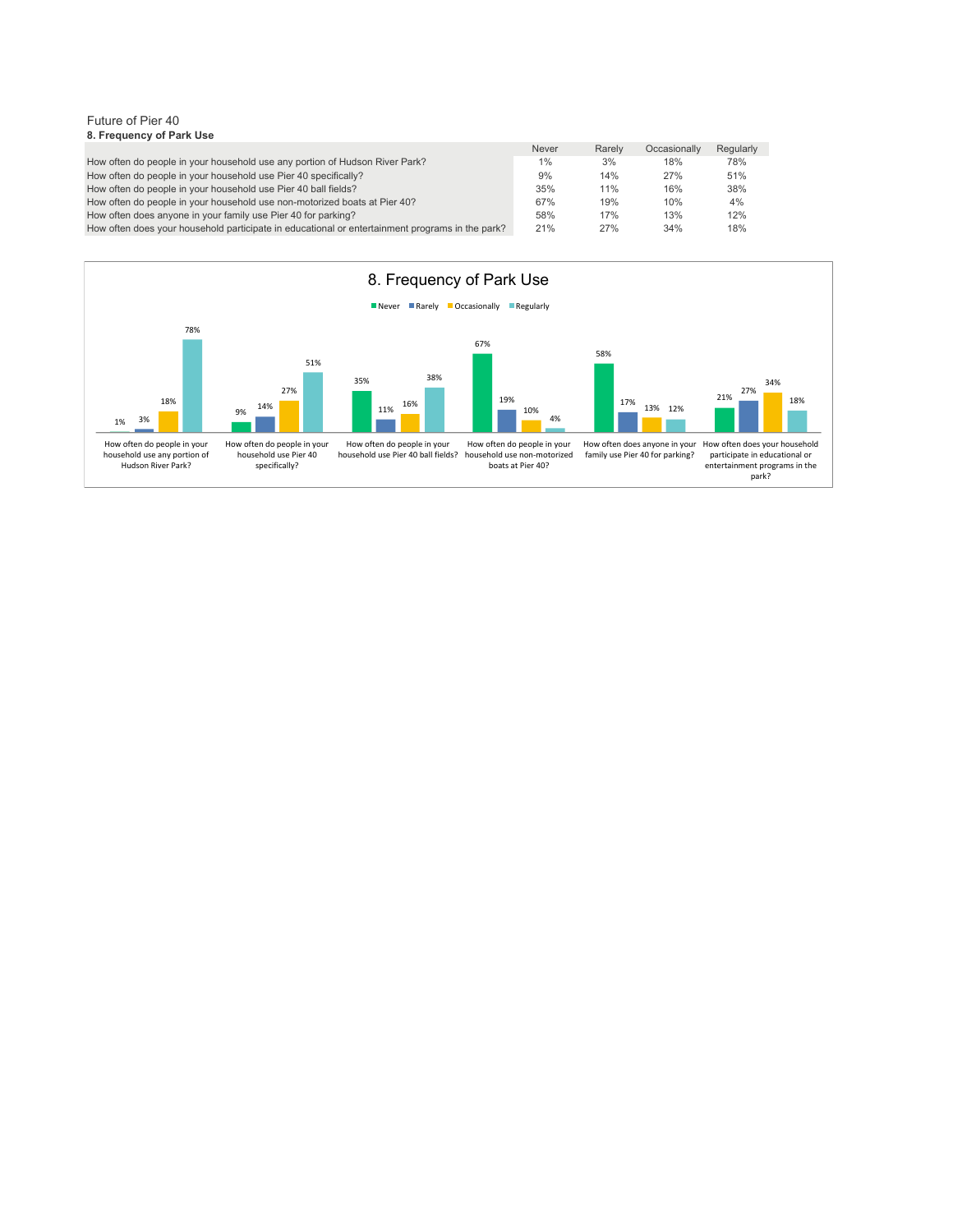#### Future of Pier 40 **9. How important to you and your family are the following current uses of Pier 40?**

|                                                                                             | Not Important | Somewhat Important | Very Important | Essential |
|---------------------------------------------------------------------------------------------|---------------|--------------------|----------------|-----------|
| <b>Ballfields</b>                                                                           | 19%           | 17%                | 16%            | 49%       |
| Free & public small-boat access                                                             | 39%           | 33%                | 16%            | 12%       |
| Car parking                                                                                 | 46%           | 29%                | 11%            | 14%       |
| Community access to the waterfront for activities like sunbathing, strolling, fishing, etc. | 7%            | 17%                | 27%            | 49%       |
| Dog run near Pier 40                                                                        | 44%           | 25%                | 15%            | 16%       |

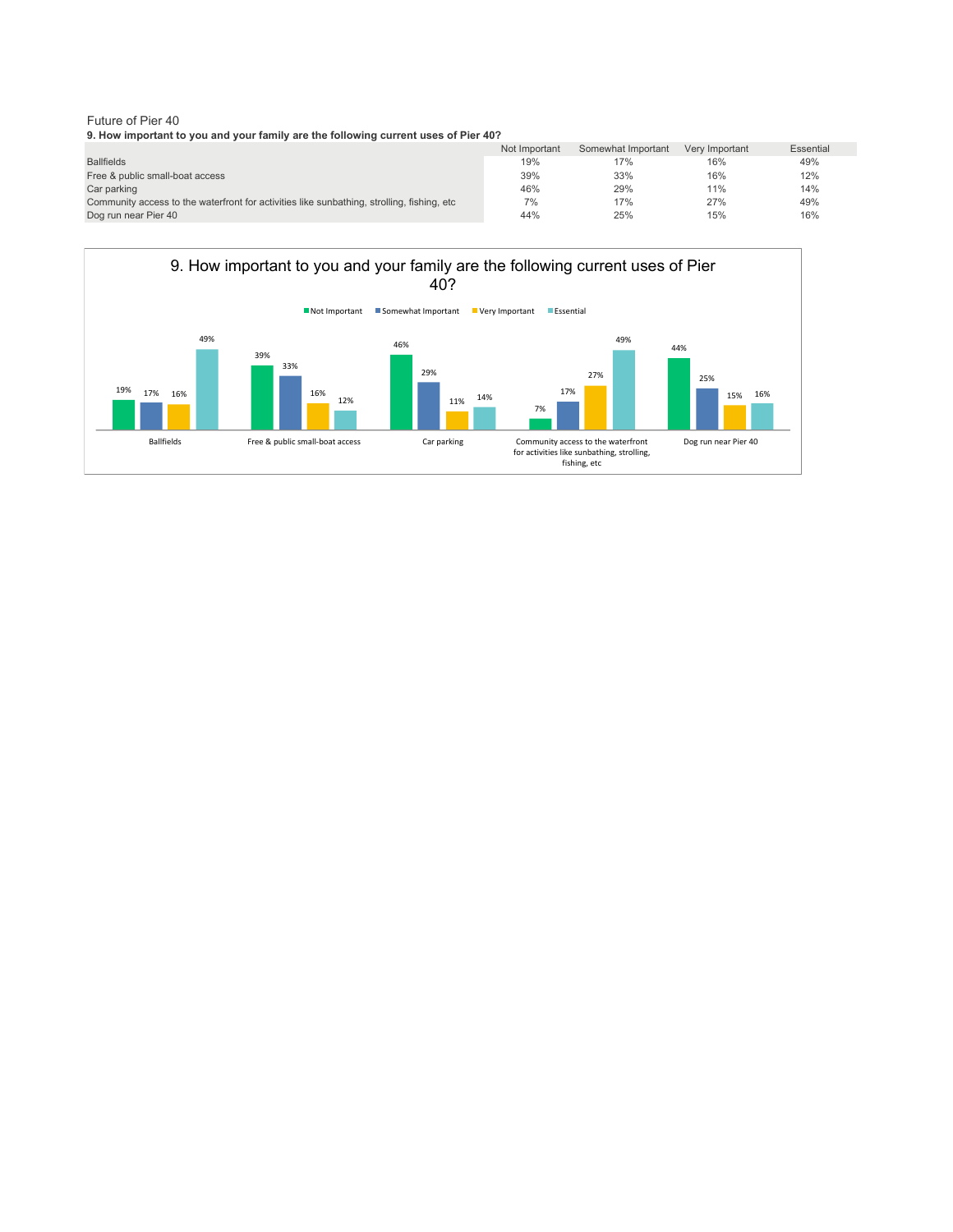**10. How important to the future of your community or the City are the following?**

|                                                                              | Not Important | Somewhat Important | Very Important | Essential |
|------------------------------------------------------------------------------|---------------|--------------------|----------------|-----------|
| Hudson River Park as a whole                                                 | $0\%$         | 2%                 | 17%            | 81%       |
| More outdoor space for sports                                                | 4%            | 13%                | 21%            | 61%       |
| More indoor space for sports                                                 | 8%            | 23%                | 24%            | 45%       |
| Keeping the existing fields that are at ground level and protected from wind | 9%            | 21%                | 24%            | 46%       |
| Creating new places to relax by the river                                    | 7%            | 23%                | 33%            | 37%       |
| Creating more small boat access from Pier 40                                 | 43%           | 35%                | 12%            | 10%       |
| Creating a new, bigger dog run                                               | 49%           | 30%                | 12%            | 9%        |
| Creating a children's playground or other activities for young children      | 18%           | 33%                | 28%            | 21%       |
| Having places to eat or purchase food                                        | 17%           | 39%                | 29%            | 15%       |
| Car parking                                                                  | 41%           | 31%                | 12%            | 15%       |
| Having amenities such as locker rooms and additional public rest rooms       | 11%           | 35%                | 33%            | 21%       |

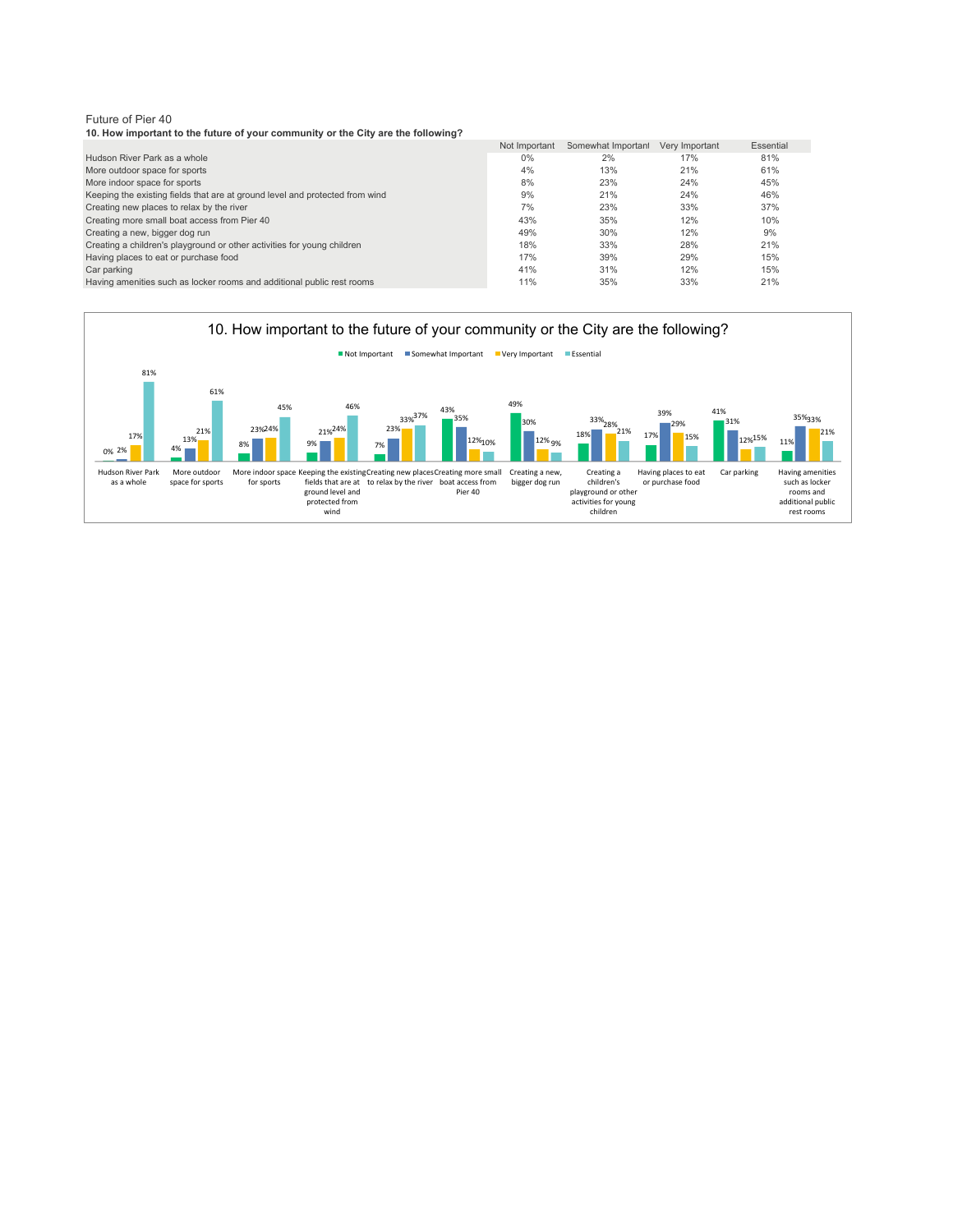#### **11. How important are the following design considerations for a redevelopment of Pier 40?**

|                                                                         | Not Important | Somewhat Important | Very Important | Essential | Total | <b>Weighted Average</b> |
|-------------------------------------------------------------------------|---------------|--------------------|----------------|-----------|-------|-------------------------|
| Create new open spaces, even if it requires taller buildings            | 27%           | 31%                | 26%            | 16%       | 3023  | 2.32                    |
| Keep buildings to current height, even if it means no new open spaces   | 38%           | 28%                | 18%            | 17%       | 3031  | 2.14                    |
| Separating motor-vehicle access from cyclists, runners, and pedestrians | 9%            | 22%                | 33%            | 36%       | 3064  | 2.97                    |
| High quality of architecture and landscape design                       | 7%            | 23%                | 34%            | 35%       | 3072  | 2.97                    |
| A design that prioritizes green architecture and flood resiliency       | 3%            | 12%                | 30%            | 56%       | 3071  | 3.38                    |

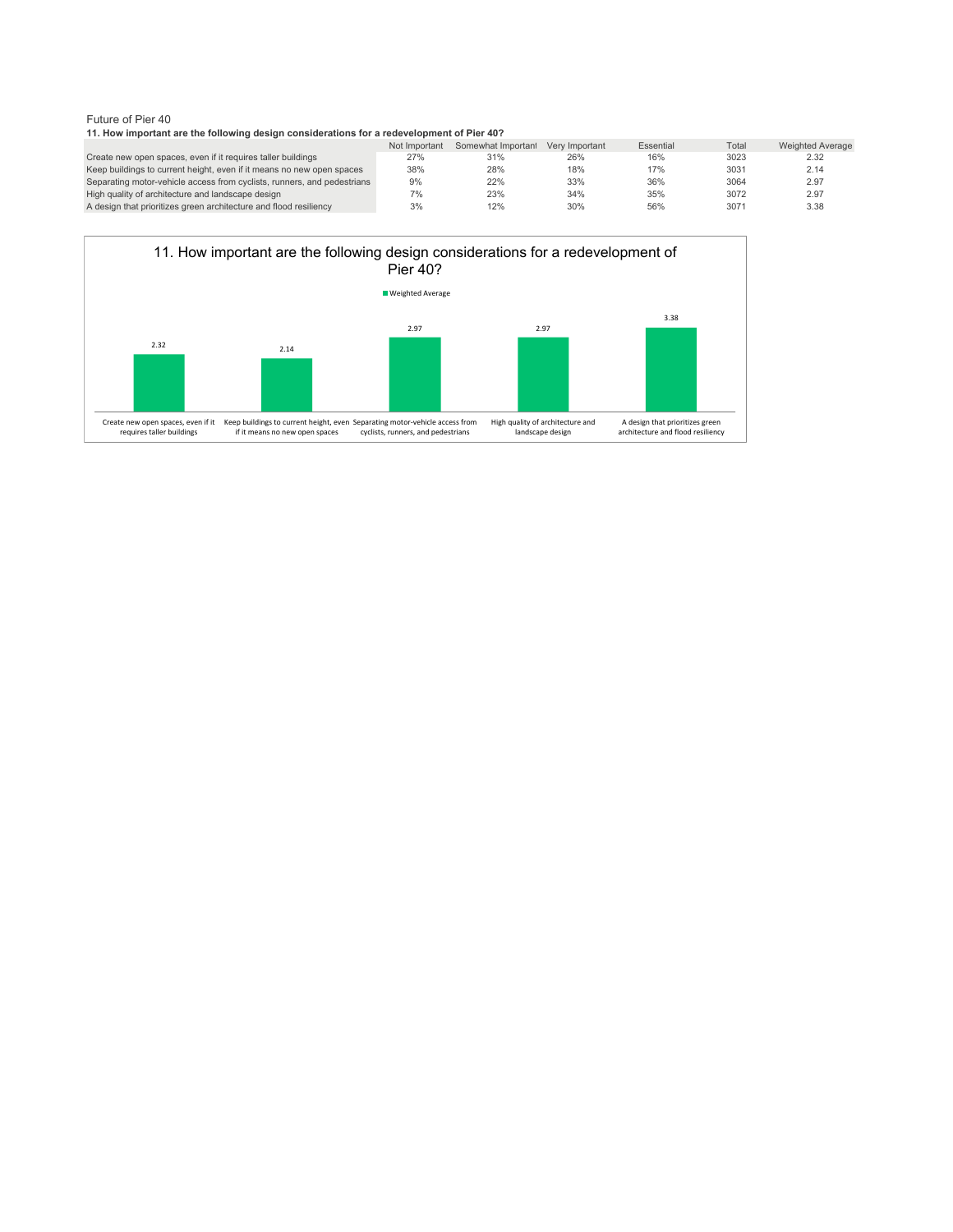**12. Commercial activity at Pier 40 contributes a significant portion of the funding necessary to maintain the Hudson River Park. How would you feel about these commercial uses at Pier 40?**

|                                                       | <b>Strongly Oppose</b> | Oppose | Support | <b>Strongly Support</b> |
|-------------------------------------------------------|------------------------|--------|---------|-------------------------|
| Commercial offices                                    | 21%                    | 22%    | 47%     | 10%                     |
| Government offices                                    | 21%                    | 24%    | 47%     | 9%                      |
| Restaurants & cafes                                   | 5%                     | 7%     | 54%     | 35%                     |
| Bars & clubs                                          | 34%                    | 29%    | 28%     | 9%                      |
| Cultural events & performance spaces/venues           | 4%                     | 6%     | 48%     | 43%                     |
| Commercial recreation or physical training businesses | 8%                     | 14%    | 51%     | 27%                     |
| Commercial day boats for tours/parties                | 17%                    | 26%    | 48%     | 9%                      |
| Amusement park                                        | 41%                    | 31%    | 23%     | 6%                      |
| Art galleries                                         | 8%                     | 14%    | 56%     | 22%                     |
| Artist studios or rehearsal space                     | 8%                     | 12%    | 54%     | 26%                     |
| Artisan manufacturing                                 | 10%                    | 21%    | 50%     | 19%                     |

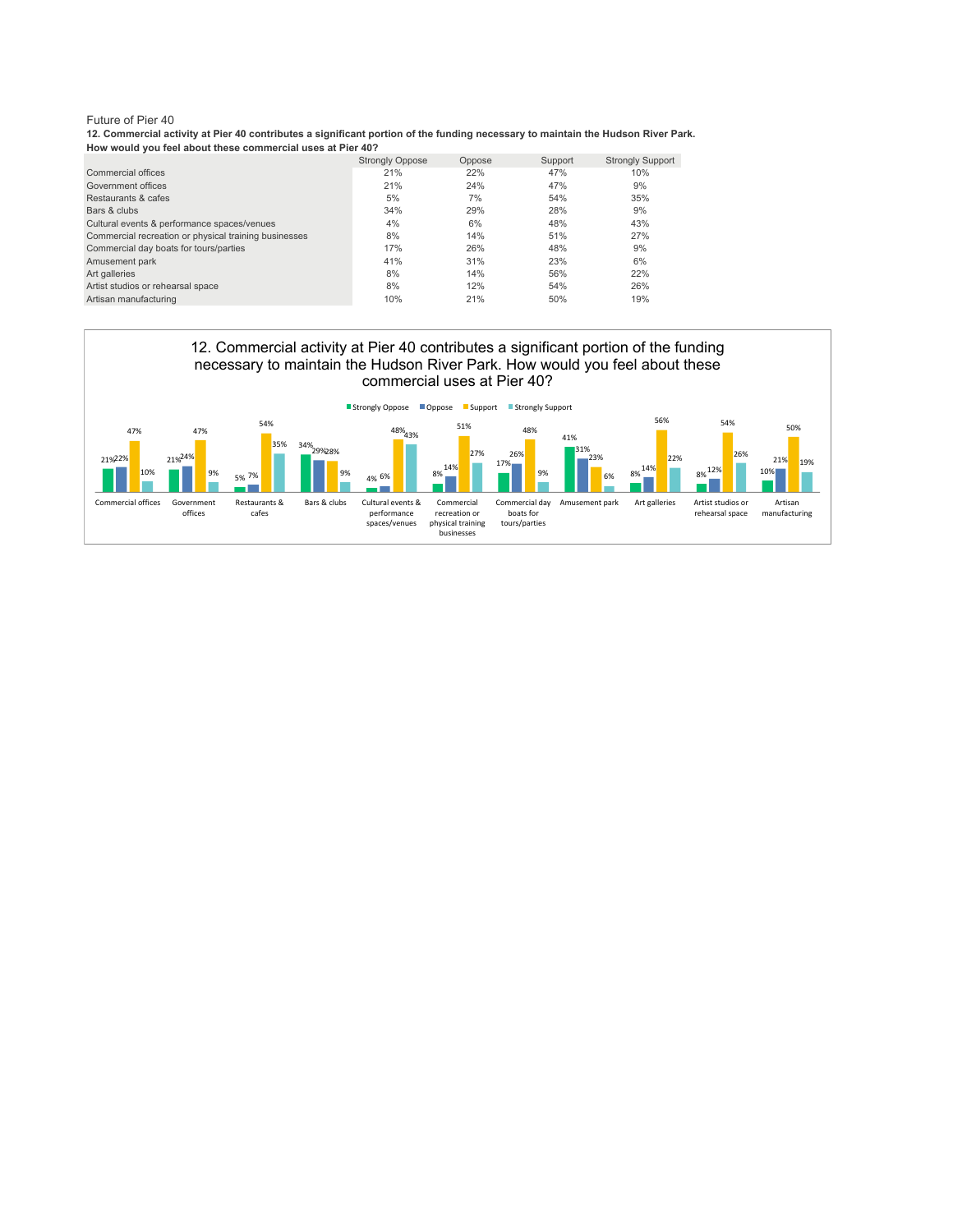Future of Pier 40 **13. How concerned are you about the following?**

|                                                                                          | Not Concerned | Somewhat Concerned | Very Concerned |
|------------------------------------------------------------------------------------------|---------------|--------------------|----------------|
| Loss of ballfield playing time during construction                                       | 29%           | 25%                | 47%            |
| More vehicular traffic crossing the bikeway                                              | 16%           | 37%                | 46%            |
| Impact of workers and customers of businesses on nearby neighborhoods                    | 37%           | 43%                | 20%            |
| Privatization of public land                                                             | 14%           | 28%                | 57%            |
| Loss of neighborhood character                                                           | 19%           | 28%                | 52%            |
| Tall buildings in the Park                                                               | 20%           | 30%                | 51%            |
| Traffic impacts on residential streets                                                   | 21%           | 37%                | 42%            |
| Poor condition of the current structure at Pier 40                                       | 6%            | 28%                | 66%            |
| Insufficient funding for Hudson River Park if Pier 40 cannot be successfully redeveloped | 6%            | 30%                | 64%            |
| Quality of maintenance of the Park and public safety                                     | 3%            | 28%                | 69%            |

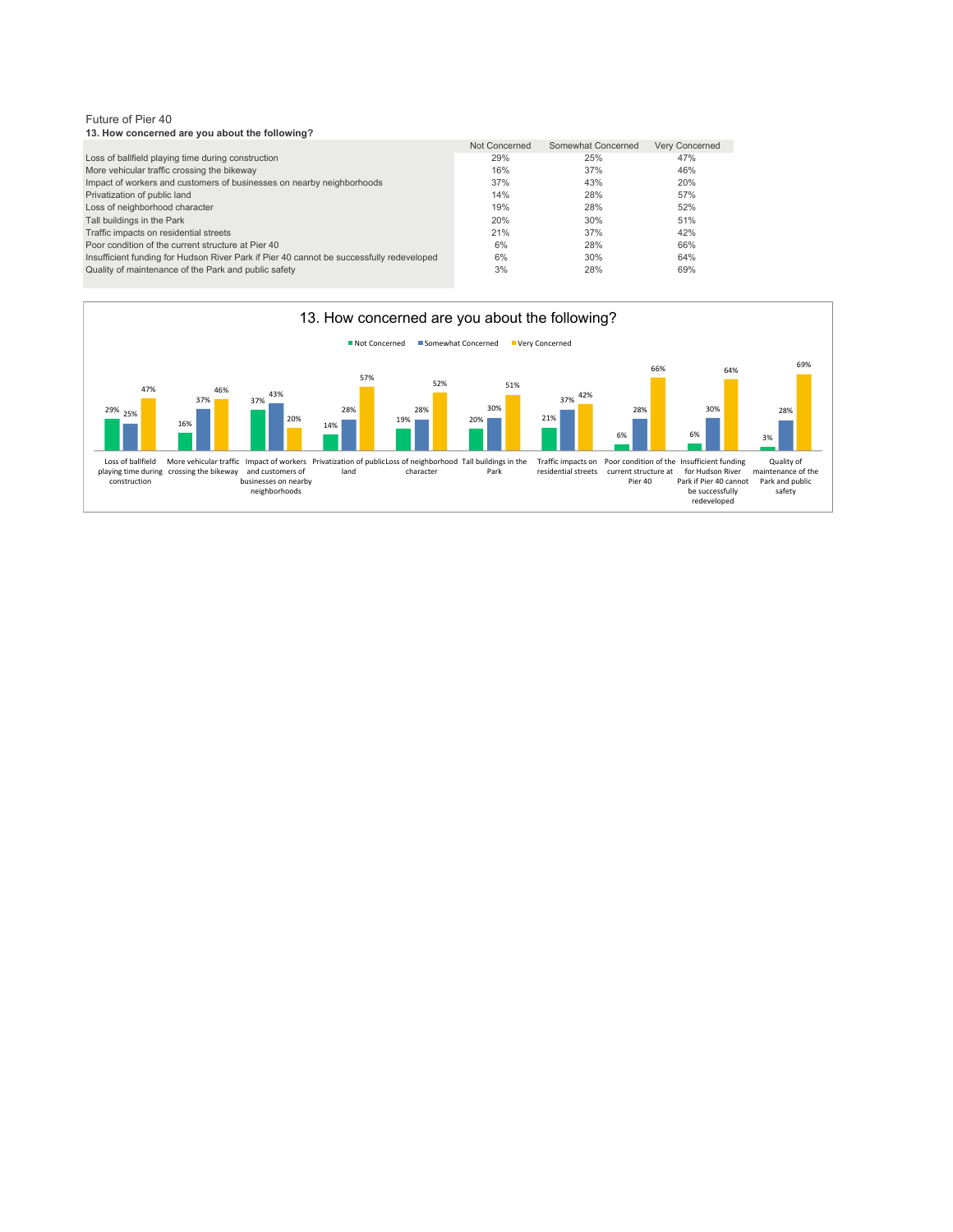# Future of Pier 40 **14. Do you think Pier 40 is a good place for a public high school?** Answer Choices Responses Yes 20%

| No     | 46% |
|--------|-----|
| Unsure | 34% |